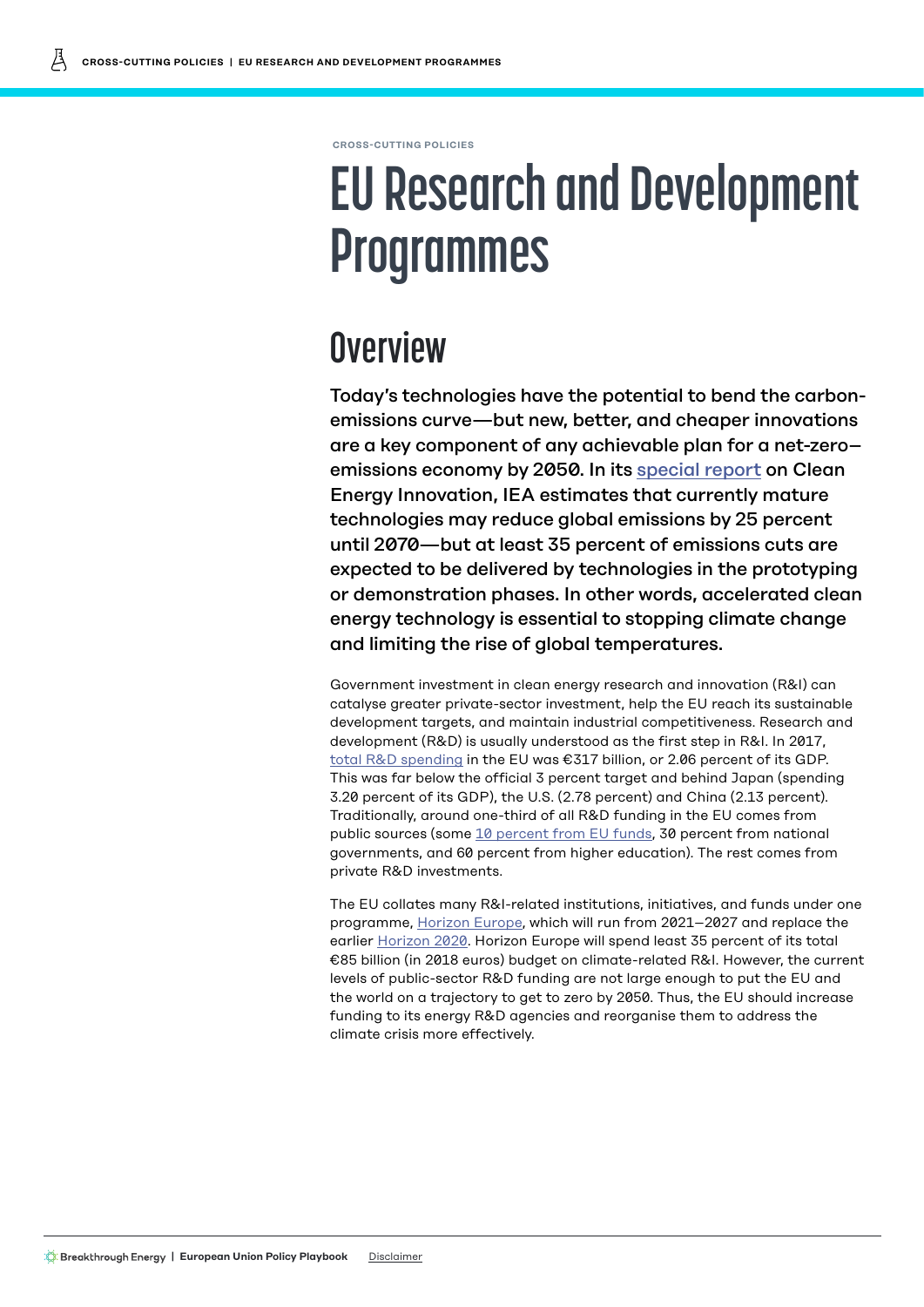### **Policy Principles**

Future R&D policies and actions in the EU should build on and improve the following principles (most are already implemented or proposed in Horizon Europe and other initiatives):

**Targeted Funding:** The EU should spend R&D funds in a way that maximises potential technology breakthroughs to mitigate climate change. It should also add funding sustainable technologies and climate-related targets to the priorities of the European Research Area.

**Governance:** The EU should create a cooperative European scientific research ecosystem and ensure that its R&D programmes are in sync with other EU policies, targets, and initiatives. The EU should also ensure strong and clear climate-related guidance within Horizon Europe. The [Strategic Energy](https://ec.europa.eu/energy/topics/technology-and-innovation/strategic-energy-technology-plan_en)  [Technology Plan](https://ec.europa.eu/energy/topics/technology-and-innovation/strategic-energy-technology-plan_en) (SET) and [National Energy and Climate Plans](https://ec.europa.eu/energy/topics/energy-strategy/national-energy-climate-plans_en) (NECPs) are valuable tools for the Commission to guide national R&D activities.

**Assistance to Member States:** The EU R&D programmes should engage with and support national R&D programmes of the Member States to increase their impact and improve local research capacity. The expert [Policy Support](https://rio.jrc.ec.europa.eu/policy-support-facility)  [Facility](https://rio.jrc.ec.europa.eu/policy-support-facility) should continue to advise Member States on how to enhance their R&I policies, funds, and institutions.

**Mission Orientation:** R&I efforts should be outcomes-based and missionfocused to maximise their impact and encourage a systemic approach to research. The research agenda should be created in consultation with Member States, NGOs, international researchers, corporations, investors, entrepreneurs, and the public.

**Innovation Portfolio:** A balanced portfolio of innovation projects that covers the whole scope of technologies needed to achieve the net-zero emissions target should be planned, developed, and maintained.

**Patient Capital:** It is vital for the R&I chain to continue supporting technologies that emerge from the R&D programmes for full-scale demonstration and commercialisation. The EU should allow greater access to patient capital for innovative companies helping to push for zero (through a strengthened European Innovation Council (EIC) or European Institute of Innovation & Technology (EIT), for instance).

**Partnerships and International Collaboration:** R&I partners and thirdparty countries should increase and continue to collaborate to maximise R&D impact by knowledge transfer. In accordance with the "Open to the [World"](https://ec.europa.eu/research/iscp/index.cfm?pg=policy) principle, the EU should encourage international cooperation through reciprocal access to programmes, funding, resources, and networking.

**Skills Development:** The EU should continue to support developing the scientific-research skills and expertise of its workforce through institutions or initiatives such as the European Research Council and Marie Skłodowska-Curie Actions. It should also strive to attract outside talent and remove barriers that could keep international scientists from participating in the European research space.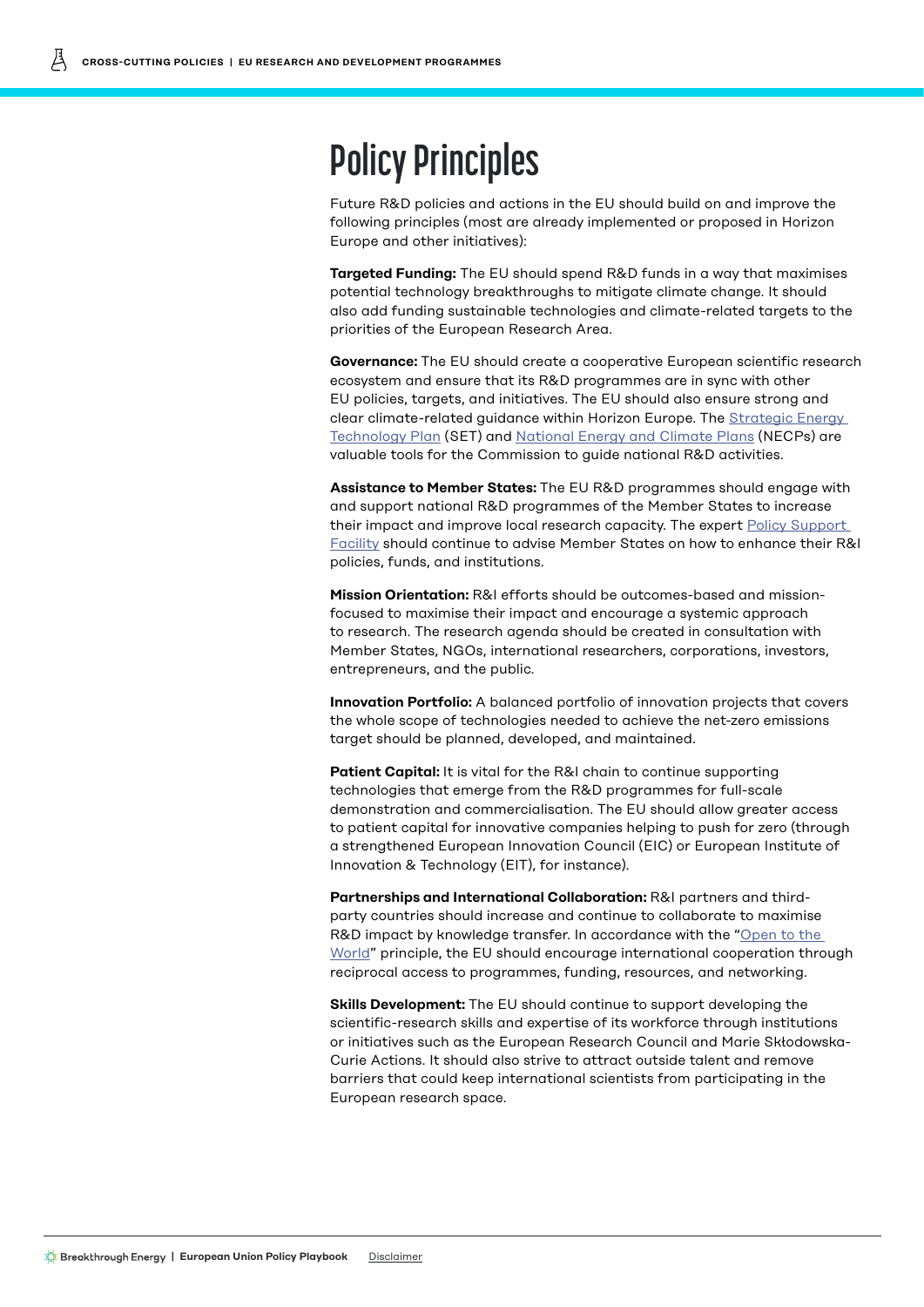**R&D Infrastructures:** The EU should collaborate with Member States and other partners to increase the number and quality of European research infrastructures. These facilities, equipment, and data should be as open to the public and other parties as possible.

**Simplicity:** Building on gains achieved through Horizon 2020, Horizon Europe should continue to simplify its grant applications and funding and compliance requirements to increase efficiency and reduce administrative burdens. This may mean reducing reporting requirements, increasing lump-sum funding, having more flexible calls, speeding up decision-making, and providing more feedback.

**Transparency:** The EU should require scientific publications (and, where possible, their underlying data) to be open-access. **FAIR principles** should guide the responsible management of research data, and open science should be promoted in collaboration with countries and third parties.

**Flexibility:** Since strategic research priorities may change over the course of a programme due to unforeseen circumstances and emergencies, Horizon Europe and the EU's Multiannual Financial Framework would benefit from having a flexible funding mechanism designed for fast R&D response.

**Monitoring and Evaluation:** Horizon Europe should track its scientific, social, and economic impact using performance indicators focusing on short-, medium-, and long-term effects. Comprehensive evaluations should take place at every programme's midway point and conclusion, allowing for specific recommendations for improvement. In addition, the EU should monitor the target of 35 percent spending on climate-related research to keep on track to meet climate targets.

### **Current Legislation**

The EU collates many R&I-related institutions, initiatives, and funds under one flagship programme, [Horizon Europe,](https://ec.europa.eu/info/horizon-europe-next-research-and-innovation-framework-programme_en) which will run from 2021–2027 and replace the earlier [Horizon 2020](https://ec.europa.eu/programmes/horizon2020/en). Horizon Europe goes beyond the traditional R&D activities to support demonstration of innovative technologies and businesses. Horizon Europe will spend least 35 percent of its total €85 billion (€3.5 billion from the [InvestEU](https://europa.eu/investeu/home_en) Fund) budget on climate-related R&I.

Horizon Europe has three main pillars. (See Figure below). The first pillar, Excellent Science, encourages bottom-up, high quality scientific research and improving the EU's scientific leadership and skills.

The [European Research Council \(ERC\)](https://erc.europa.eu/projects-figures/facts-and-figures) awards grants for promising research projects with the sole criterion of scientific excellence. Investigators are encouraged to submit their own research agendas rather than stick to predetermined topics; hence ERC contributes to bottom-up knowledge creation. It also aims to improve Europe's wider scientific landscape by establishing international benchmarks for success, encouraging high-quality peer review, and assessing key factors for success.

[Marie Skłodowska-Curie Actions \(MSCA\)](https://ec.europa.eu/programmes/horizon2020/en/h2020-section/marie-sklodowska-curie-actions) provide grants to researchers at all levels (from doctoral students to senior researchers) to allow them to participate in international mobility and training programmes at partner research institutions and companies. MSCA aims to develop European researchers' scientific knowledge and skill base.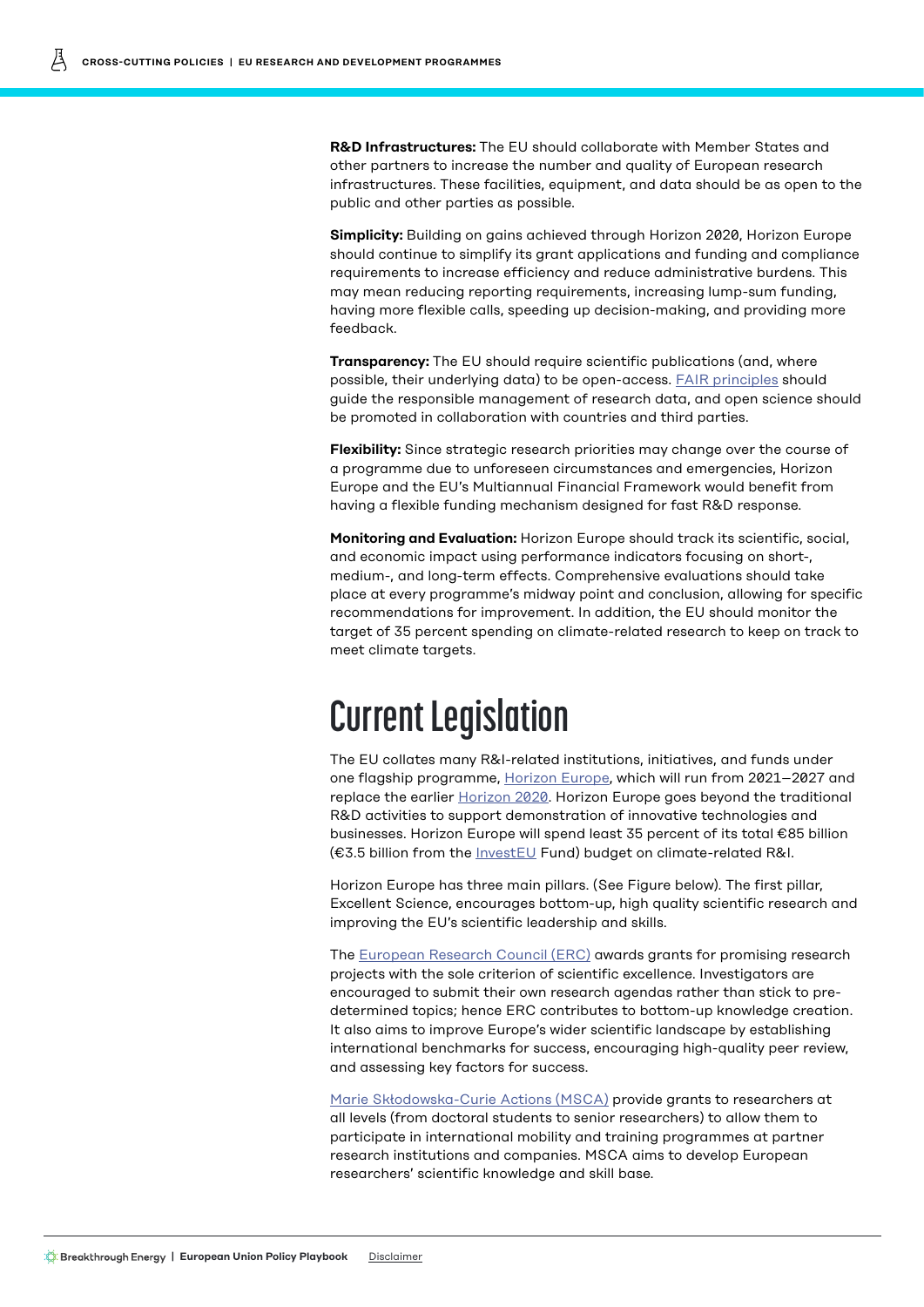[European Research Infrastructures](https://ec.europa.eu/info/research-and-innovation/strategy/european-research-infrastructures_en) include equipment, labs, and data catalogued and improved by the European Commission. Key facilities are given European Research Infrastructure Consortium status, allowing them to enjoy administrative benefits.

#### FIG. 01

#### **Preliminary Structure of Horizon Europe**



*Modified version of chart from [ec.europa.eu](http://ec.europa.eu)*

The second pillar. Global Challenges and European Industrial Competitiveness is a top-down R&I effort focusing on specific EU and international goals and targets such as the UN's Sustainability Goals. This pillar aims to sort R&I work into six clusters: three related to climate concerns (Climate, Energy and Mobility; Food, Bioeconomy, Natural Resources, and Agriculture and Environment; and Digital, Industry and Space). Apart from these clusters, specific missions in this pillar will deliver measurable outcomes. Created with multiple stakeholders, Horizon Europe will sort these into five mission areas: Cancer; Climate-Neutral and Smart Cities; Adaption to Climate Change (including societal transformation); Soil Health and Food; and Healthy Oceans, Seas, Coastal and Inland Waters. Missions will have specific time-bound, measurable targets. The second pillar also includes the [Joint Research Centre](https://ec.europa.eu/jrc/en/about/jrc-in-brief) (JRC), which provides scientific evidence and technical support to policy makers in EU institutions.

The third pillar, Innovative Europe, focuses on innovation, aiming to improve entrepreneurship, help start-ups, and bring novel technologies to market. The [European Institute of Innovation and Technology \(EIT\)](https://eit.europa.eu/who-we-are/eit-glance/mission) facilitates cooperation between leading educational, research, and business organizations to promote entrepreneurship and improve European competitiveness. This third pillar also establishes the [European Innovation Council \(EIC\)](https://ec.europa.eu/research/eic/index.cfm) to fund promising innovations as well as businesses using more mature technologies, paralleling R&D funding of the ERC.

For more information on this third pillar, see the deep dive on

**→ [Stimulation of Clean Energy Entrepreneurship and Scale-up](https://www.breakthroughenergy.org/~/Media/Files/BEV/Playbooks/EU/Cross-Cutting/EUCCPStimEntrepreneurship.pdf)**